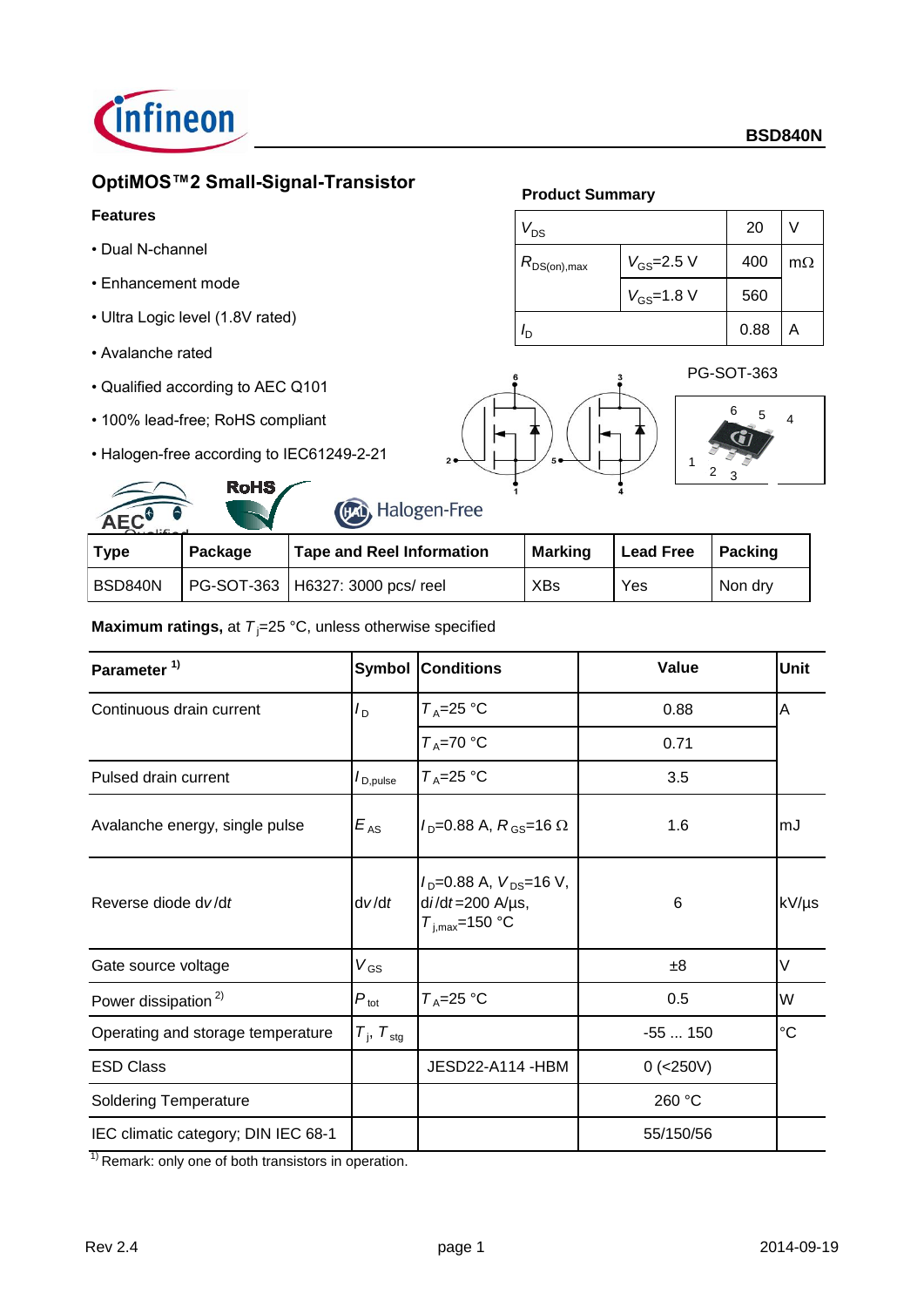

| <b>Parameter</b>               | <b>Symbol Conditions</b> |      | <b>Values</b> |      | <b>Unit</b> |
|--------------------------------|--------------------------|------|---------------|------|-------------|
|                                |                          | min. | typ.          | max. |             |
| <b>Thermal characteristics</b> |                          |      |               |      |             |

| Thermal resistance,<br>junction - ambient | $\nabla$ thJA | $\text{minimal footprint}^{\text{2}}$ |  | 250 | K/W |
|-------------------------------------------|---------------|---------------------------------------|--|-----|-----|
|                                           |               |                                       |  |     |     |

# **Electrical characteristics,** at  $T_j = 25 \text{ °C}$ , unless otherwise specified

## **Static characteristics**

| Drain-source breakdown voltage   | $V_{(BR)DSS}$                      | $V_{GS}$ =0 V, $I_{D}$ =250 µA                   | 20  |      |      | V         |
|----------------------------------|------------------------------------|--------------------------------------------------|-----|------|------|-----------|
| Gate threshold voltage           | $V_{\text{GS(th)}}$                | $V_{DS} = V_{GS}$ , $I_{D} = 1.6 \mu A$          | 0.3 | 0.55 | 0.75 |           |
| Drain-source leakage current     | $I_{\text{DSS}}$                   | $V_{DS}$ =20 V, $V_{GS}$ =0 V,<br>$T_i = 25$ °C  |     |      | 1    | μA        |
|                                  |                                    | $V_{DS}$ =20 V, $V_{GS}$ =0 V,<br>$T_i = 150$ °C |     |      | 100  |           |
| Gate-source leakage current      | / <sub>GSS</sub>                   | $V_{GS}$ =8 V, $V_{DS}$ =0 V                     |     |      | 100  | nA        |
| Drain-source on-state resistance | $R_{DS(on)}$                       | $V_{\text{GS}}$ =1.8 V, $I_{\text{D}}$ =0.19 A   |     | 373  | 560  | $m\Omega$ |
|                                  |                                    | $V_{GS}$ =2.5 V, $I_{D}$ =0.88 A                 |     | 270  | 400  |           |
| Transconductance                 | $g_{\scriptscriptstyle \text{fs}}$ | $ V_{DS}  > 2 I_D R_{DS(on)max}$<br>$ID=0.71 A$  |     | 2.5  |      | S         |

<sup>2)</sup> Performed on 40 mm<sup>2</sup> FR4 PCB. The traces are 1mm wide, 70μm thick and 20mm long; they are present on both sides of the PCB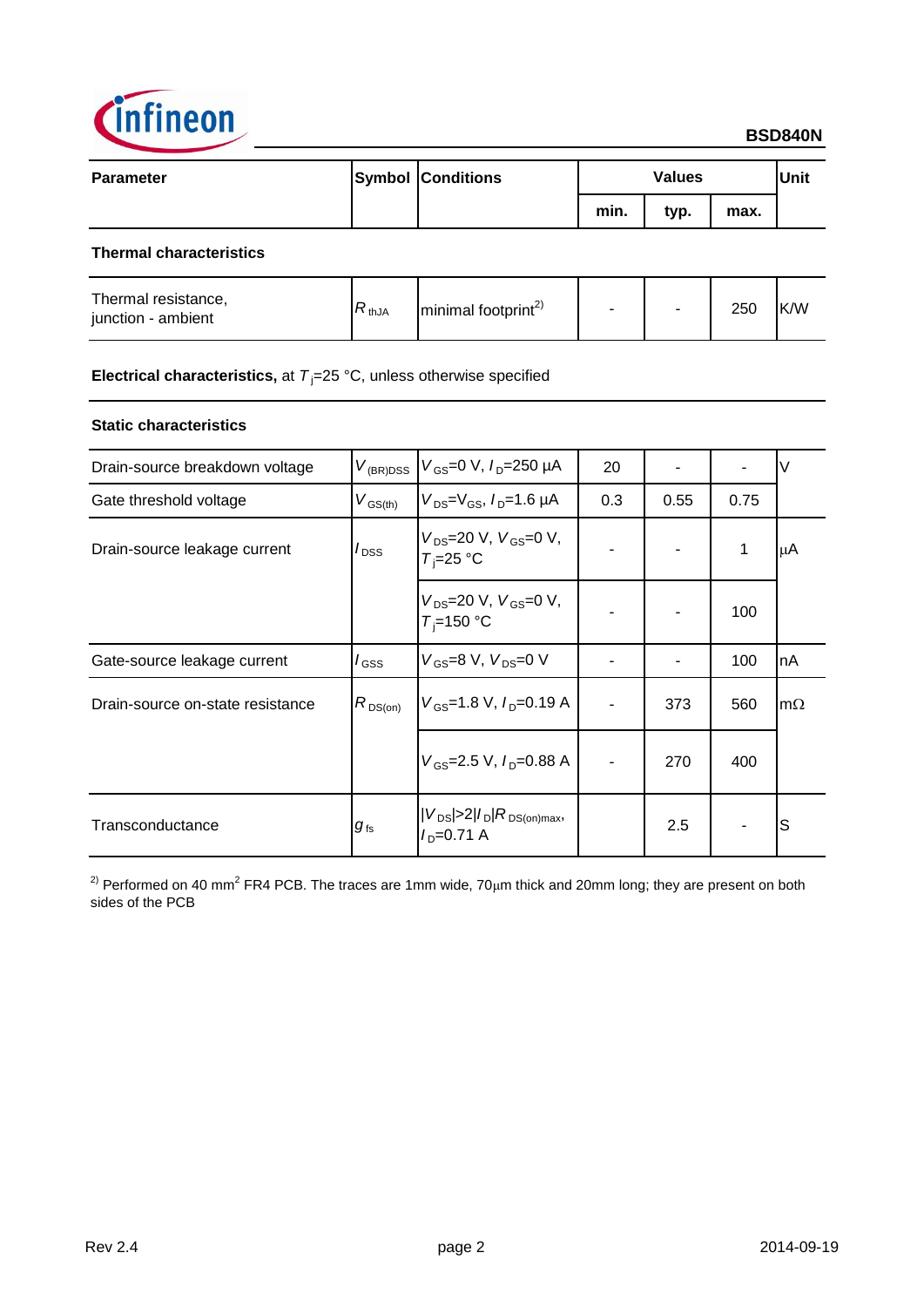

# **BSD840N**

| <b>Parameter</b> | <b>Symbol Conditions</b> |      | <b>Values</b> |      |  |
|------------------|--------------------------|------|---------------|------|--|
|                  |                          | min. | typ.          | max. |  |

## **Dynamic characteristics**

| Input capacitance            | $C_{\text{iss}}$          |                                                                      | 55  | 78 | pF  |
|------------------------------|---------------------------|----------------------------------------------------------------------|-----|----|-----|
| Output capacitance           | $C_{\rm oss}$             | $V_{\rm GS} = 0 \, V, V_{\rm DS} = 10 \, V,$<br>$f=1$ MHz            | 25  | 36 |     |
| Reverse transfer capacitance | $C_{\text{rss}}$          |                                                                      | 3.5 |    |     |
| Turn-on delay time           | $t_{\text{d}(on)}$        | $V_{DD}$ =10 V, $V_{GS}$ =2.5 V,<br>$ID=0.88$ A, $RG.ext=6$ $\Omega$ | 1.9 |    | Ins |
| Rise time                    | $\mathbf{r}_{\mathsf{r}}$ |                                                                      | 2.2 |    |     |
| Turn-off delay time          | $t_{\text{d(off)}}$       |                                                                      | 7.8 |    |     |
| Fall time                    | $\iota_{\mathsf{f}}$      |                                                                      | 0.9 |    |     |

## Gate Charge Characteristics

| Gate to source charge | $Q_{\text{gs}}$ |                                | 0.10 |   | InC |
|-----------------------|-----------------|--------------------------------|------|---|-----|
| Gate to drain charge  | $Q_{gd}$        | $V_{DD}$ =10 V, $I_D$ =0.88 A, | 0.10 |   |     |
| Gate charge total     | $Q_g$           | $V_{GS}$ =0 to 2.5 V           | 0.26 | - |     |
| Gate plateau voltage  | plateau         |                                | 1.7  |   |     |

## **Reverse Diode**

| Diode continous forward current | $I_{\rm S}$          | $T_A = 25$ °C                                 |                          | 0.5 | IΑ  |
|---------------------------------|----------------------|-----------------------------------------------|--------------------------|-----|-----|
| Diode pulse current             | I <sub>S,pulse</sub> |                                               | $\overline{\phantom{0}}$ | 3.5 |     |
| Diode forward voltage           | $V_{SD}$             | $V_{GS}$ =0 V, $I_F$ =0.88 A,<br>$T_i$ =25 °C | 0.94                     | 1.1 | ν   |
| Reverse recovery time           | $\iota_{rr}$         | $V_R$ =10 V, $I_F$ =0.88 A,                   | 5.3                      |     | Ins |
| Reverse recovery charge         | $Q_{rr}$             | $di_F/dt = 100$ A/us                          | 0.82                     |     | InC |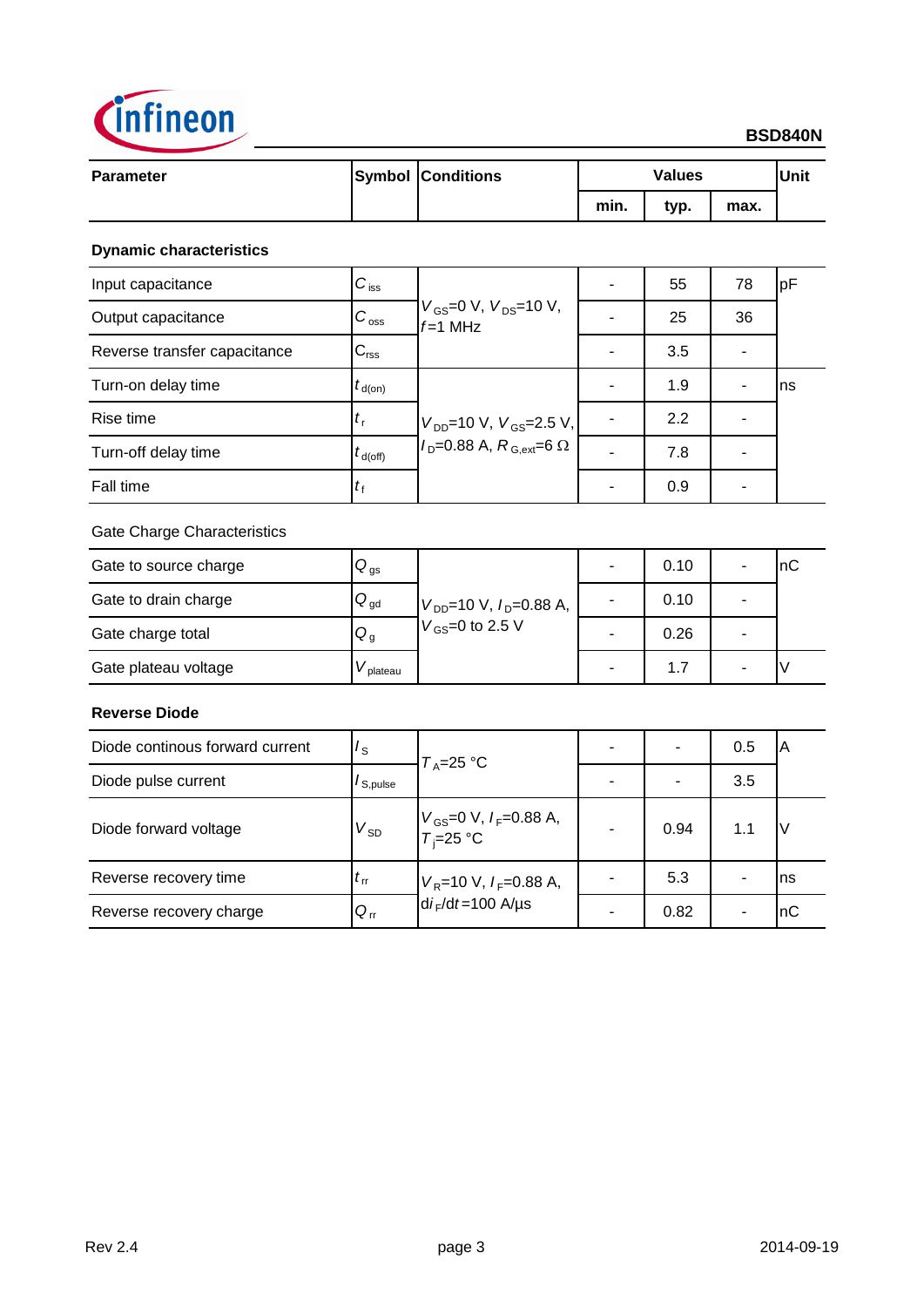

## **1 Power dissipation 2 Drain current**



 $P_{\text{tot}}=f(T_A); V_{\text{GS}}\geq 2.5 \text{ V}$ 



 $I_D=$ f( $V_{DS}$ );  $T_A=$ 25 °C; *D*=0



**3 Safe operating area 4 Max. transient thermal impedance**

 $Z_{thJA} = f(t_p)$ 

parameter:  $t_{\rm p}$  **parameter:** *D=t<sub>p</sub>*/*T* 

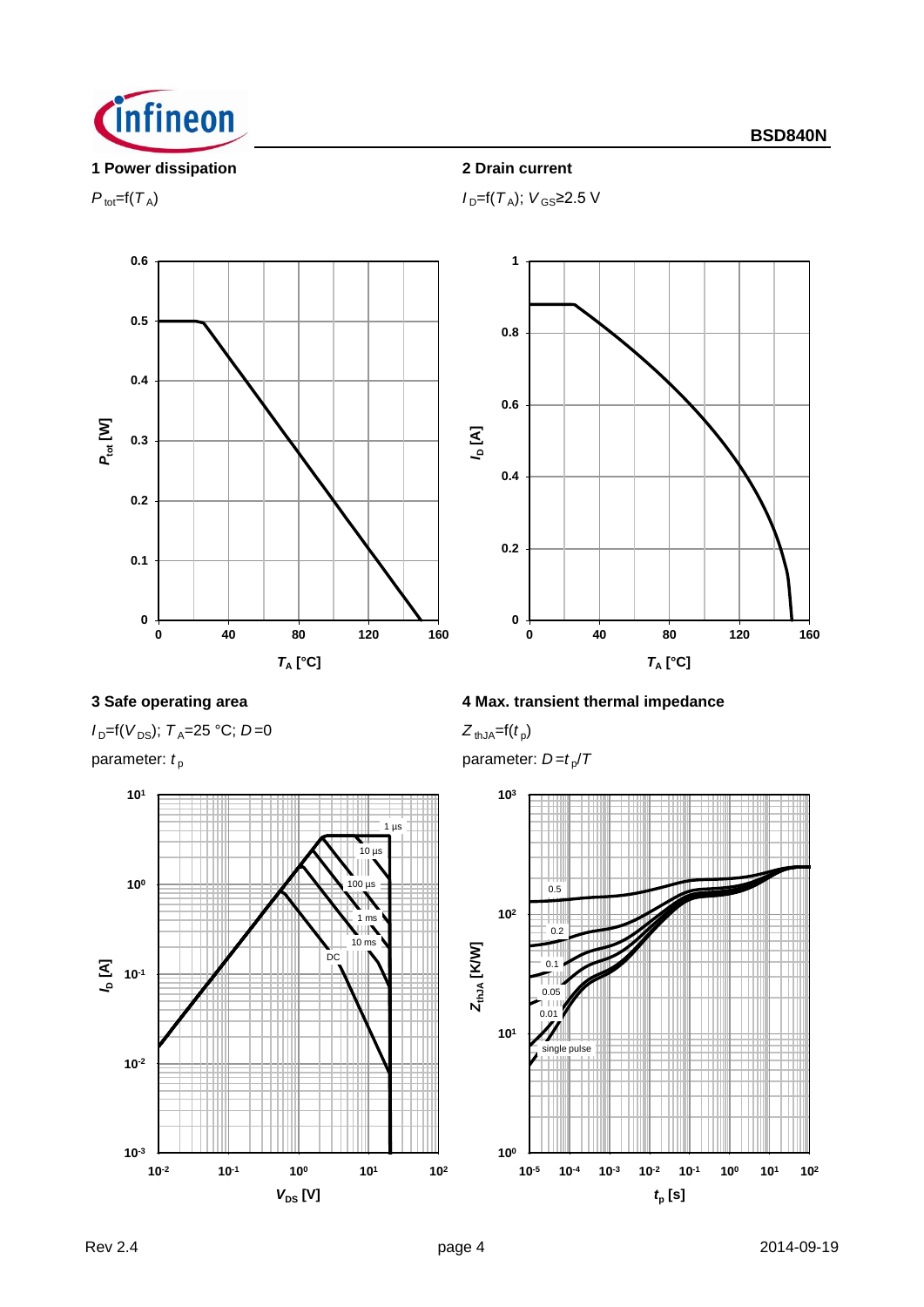

parameter:  $V_{GS}$  parameter:  $V_{GS}$ 



## **5 Typ. output characteristics 6 Typ. drain-source on resistance**

 $I_{D} = f(V_{DS})$ ; *T*<sub>j</sub>=25 °C *R* DS(on)=f(*I*<sub>D</sub>); *T*<sub>j</sub>=25 °C





 $I_{D}$ =f(*V*<sub>GS</sub>); |*V*<sub>DS</sub>|>2|*I*<sub>D</sub>|*R*<sub>DS(on)max *g*<sub>fs</sub>=f(*I*<sub>D</sub>); *T*<sub>j</sub>=25 °C</sub>

# **7 Typ. transfer characteristics 8 Typ. forward transconductance**



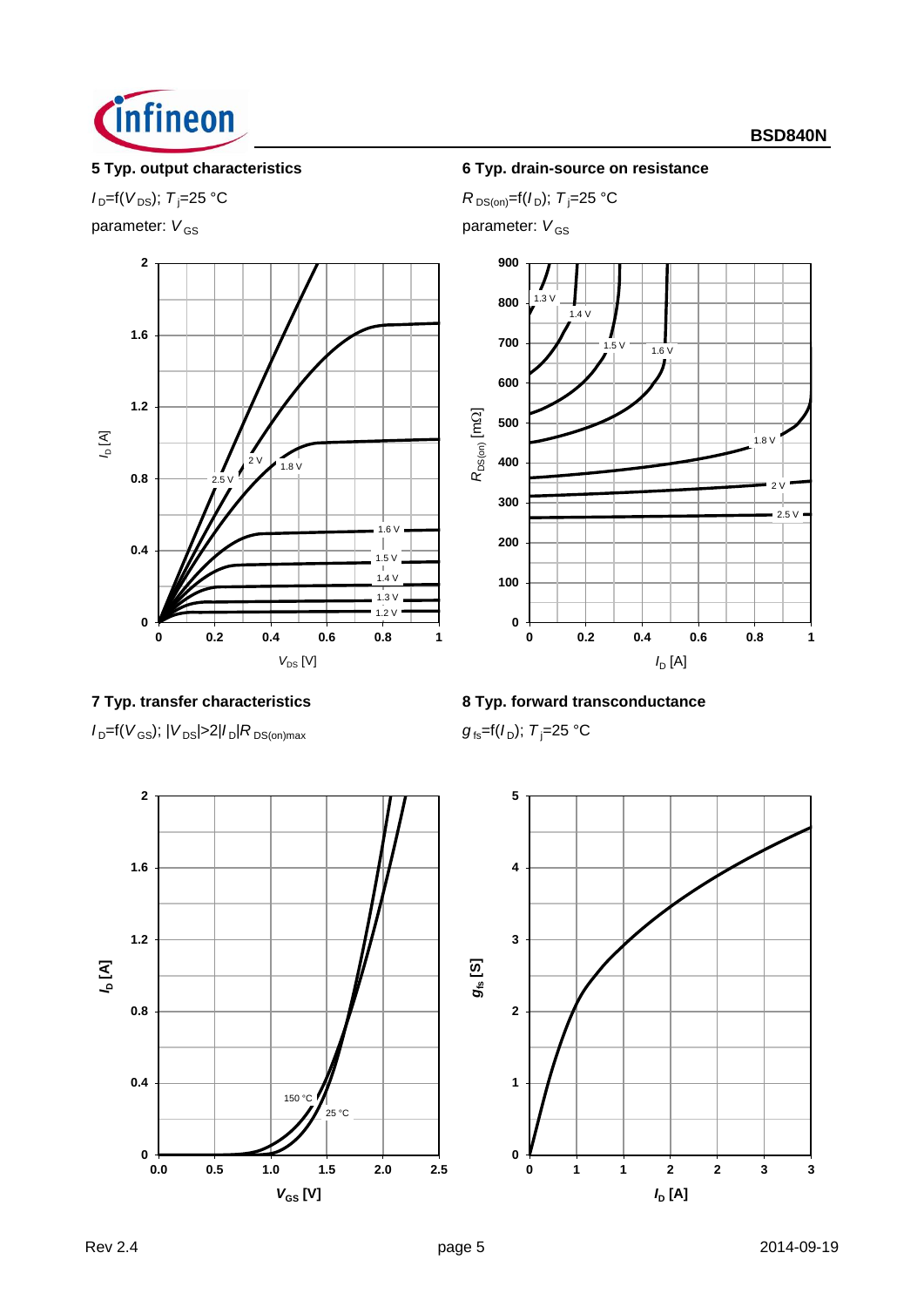

## **9 Drain-source on-state resistance 10 Typ. gate threshold voltage**

 $R_{DS(on)} = f(T_j); I_D = 0.88 \text{ A}; V_{GS} = 2.5 \text{ V}$  *V*  $_{GS(th)} = f(T_j)$ 

 $V_{GS(th)} = f(T_i); V_{DS} = V_{GS}; I_p = 1.6 \mu A$ 

parameter:  $I_D$ 







## **11 Typ. capacitances 12 Forward characteristics of reverse diode**

parameter: T<sub>i</sub>



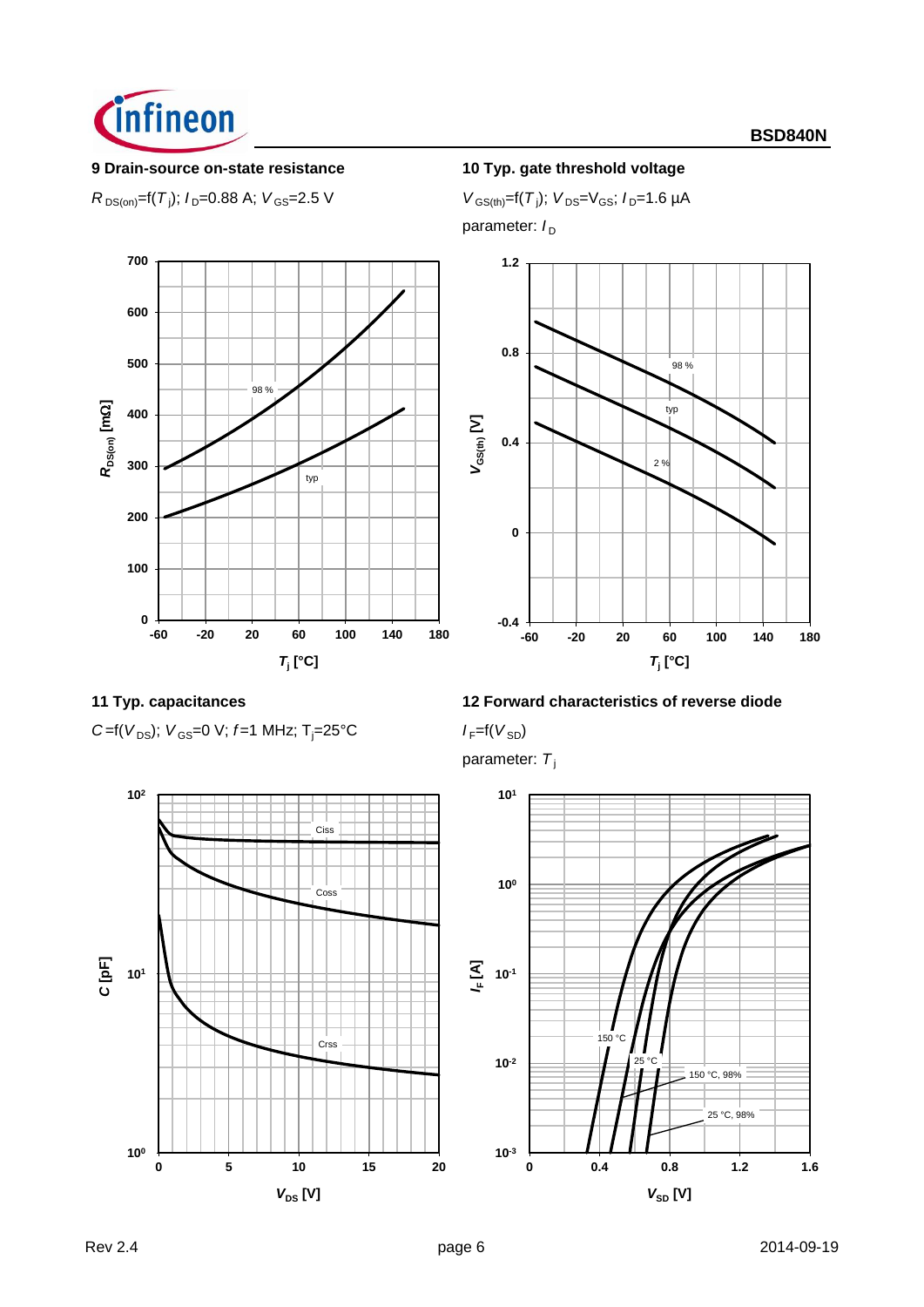

# **13 Avalanche characteristics 14 Typ. gate charge**

parameter:  $T_{j(\text{start})}$  parameter:  $V_{DD}$ 



 $t_{AV}$  [µs]

### **15 Drain-source breakdown voltage 16 Gate charge waveforms**

 $V_{\text{BR(DSS)}} = f(T_j)$ ;  $I_D = 250 \mu A$ 



 $V_{\text{GS}} = f(t_{\text{AV}}); R_{\text{GS}} = 16 \Omega$   $V_{\text{GS}} = f(Q_{\text{gate}}); I_{\text{D}} = 0.88 \text{ A pulsed}$ 





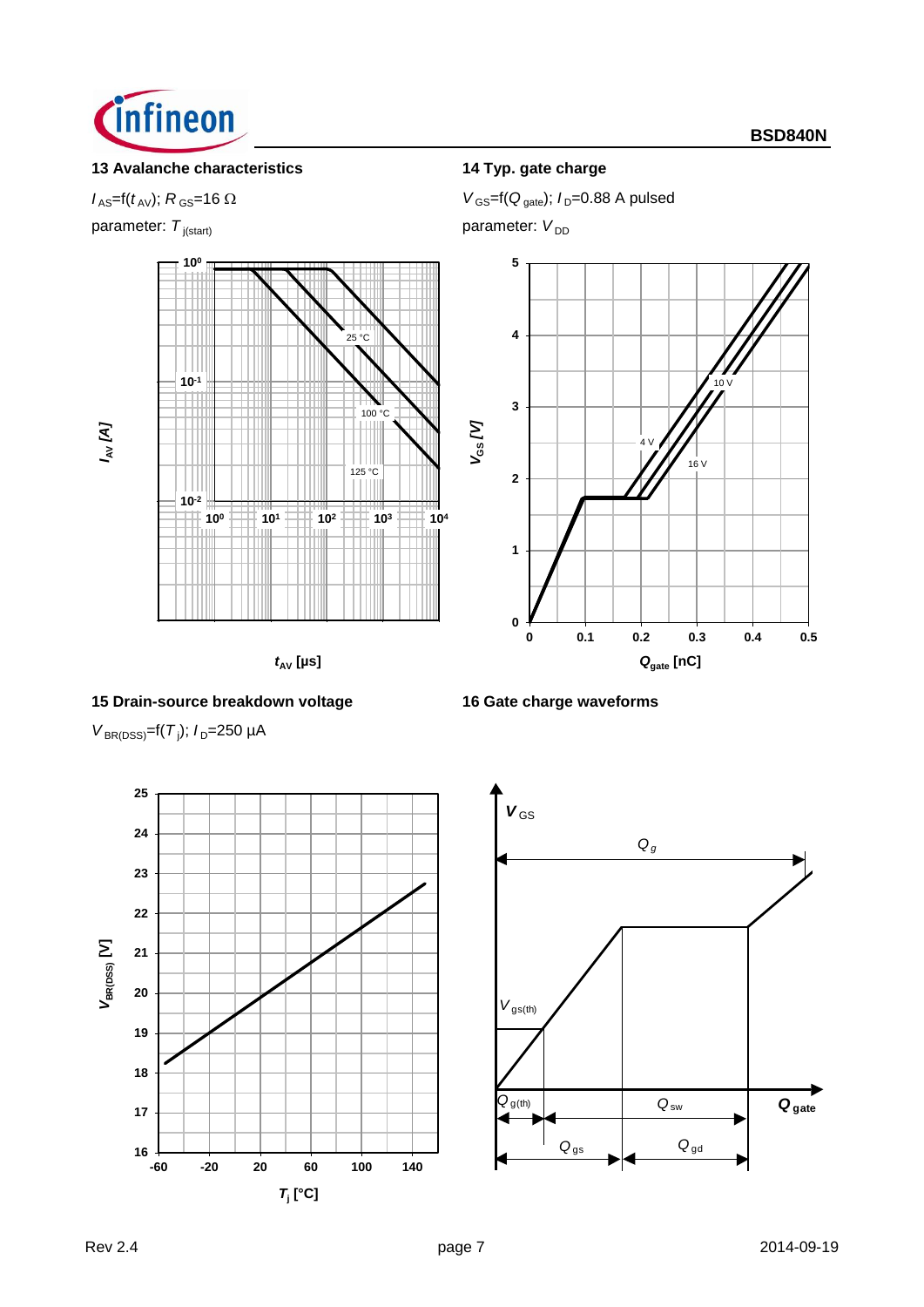

## **SOT-363**

## **Package Outline:**





## **Footprint: Packing:**





Reflow soldering:



## **Note: For symmetric types there is no defined Pin 1 orientation in the reel.**

Dimensions in mm